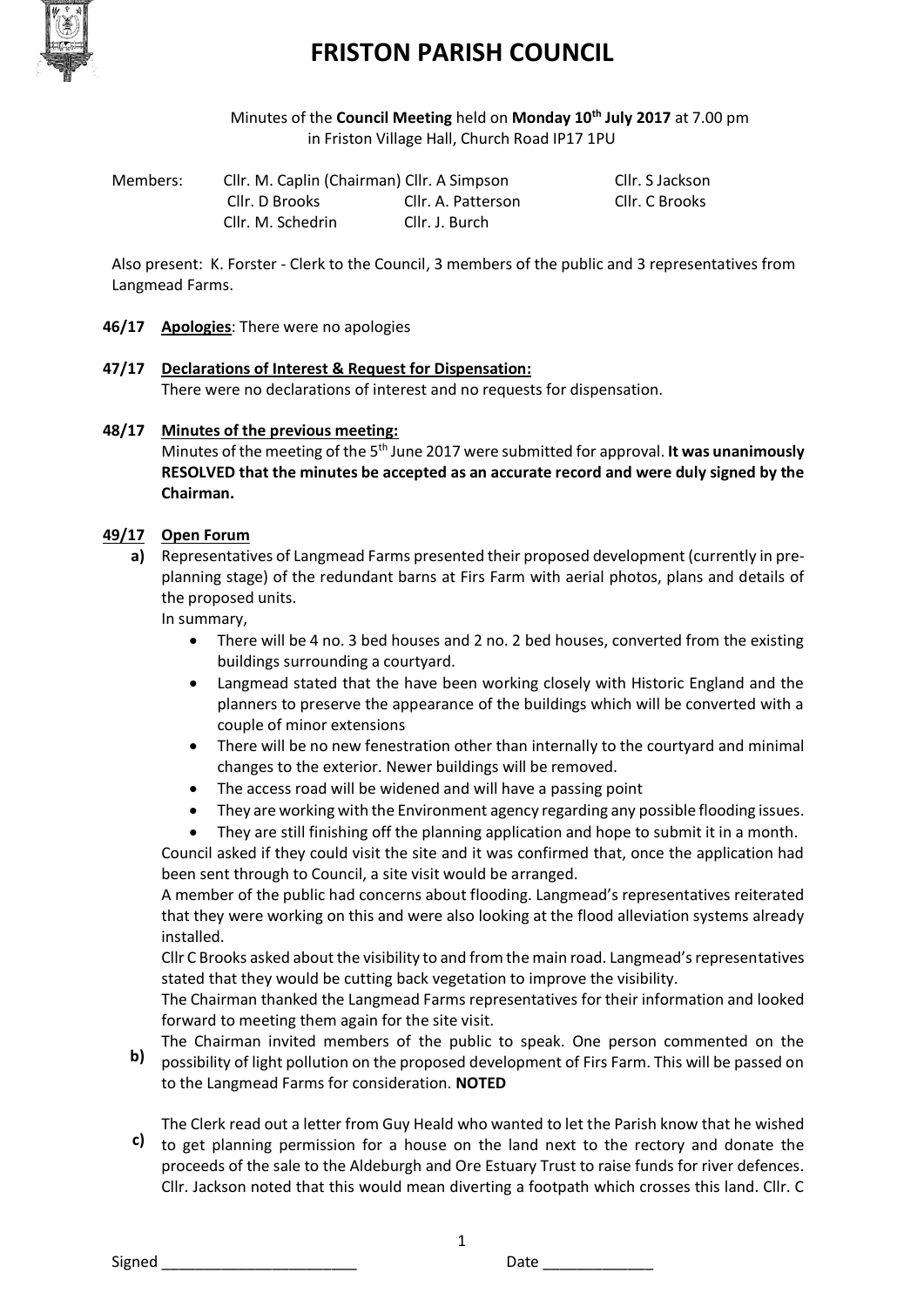

Brooks expressed concern that there could be a flooding issue. A copy of the email is attached to the minutes.

## **50/17 County and District Councillor Reports**

- a) County Councillor Reid sent his apologies. His report, received 10<sup>th</sup> July, has been circulated. The Clerk pointed out the article in his report regarding the changes to the Highways group at SCC
- **b)** District Councillors Jones and Haworth-Culf sent their apologies. Their report had been circulated. There were no comments.

### **51/17 Accounts**

**a)** The Statement of Accounts was presented. Cllr. D Brooks pointed out that the item "purchase of the Village Green" should read Lease. **NOTED.** The Clerk confirmed that the amount of £ 5271.55 currently in the Ipswich Building Society account was designated for the village green purchase. As this was now not going to happen in the near future, council needs to decide what to do with it.

The Clerk confirmed that there was £ 21763.19 in the bank accounts as at the end of June. The Chairman signed the bank reconciliations for May and June.

- **b)** The Authorisation to pay was reviewed and £1455.41 was approved for payment. This included the Salary to K Forster and the payment to HMRC which had already been paid. The other payments were to Friston Village Hall for use of the hall (£35), £ 105.33 to K Forster for expenses which included the renewal of the Data Protection Register licence and £ 624 for Grassroots for the grass maintenance.
- **c)** It was noted that the Data Protection Register Licence had been renewed for 2017/18.

The External Auditor (BDO) had come back to the clerk asking for further information on:

- Why the Clerks salary was less than the previous year?
- Whether there were any plans for the reserves as they were high.

The Clerk has responded accordingly.

**d)** The Saxmundham branch of Barclays is closing. Council were asked if they wished to change bank. **It was RESOLVED by a majority with 1 abstention that the Parish Council remains with Barclays Bank.**

### **52/17 Siting of the new bench and the remaining CIL funds**

- **a)** Cllr. Simpson asked if permission had been granted or was needed to place the bench on the Village Green. The Clerk is confirm **NOTED.**  The Clerk asked for the maximum/minimum dimensions for the plaque. Cllr. Simpson to supply. **NOTED**
- **b)** After discussion, it was agreed to pursue the option of providing a bus shelter with the remaining CIL funds. It was stressed that it should be in keeping with the village. The Clerk is to look at options. **NOTED**

### **53/17 Village Green**

The Clerk confirmed that the lease was now in place.

#### **54/17 Village Hall**

The Clerk explained the possible need for an indemnity policy against any unknown covenants on the Village Hall. She read out the proposed cover policy. **It was RESOLVED by a majority with 1 abstention that the indemnity policy is taken out at a cost of £60.**

The Clerk asked if she could organise a valuation and structural survey of the village hall. **It was unanimously RESOLVED that the Clerk organise a valuation and structural survey.** 

2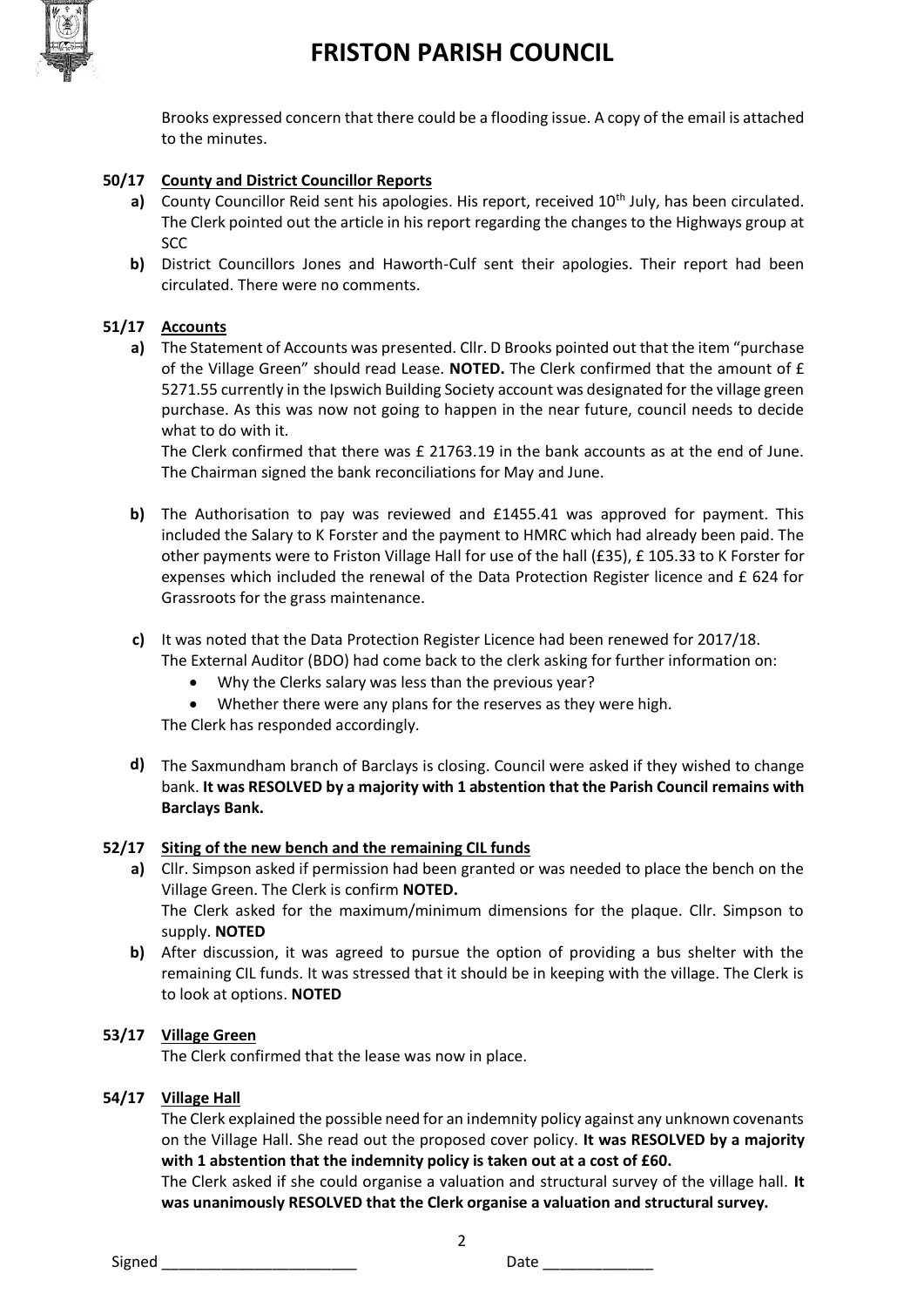

#### **55/17 SALC Meeting**

Cllr. A Simpson gave a comprehensive report of the meeting that he attended at SALC  $19^{th}$ June. A copy of his notes are attached to the minutes. In particular, Council expressed concerns regarding the restructuring of the Highways group and the difficulty in getting any response.

**At this point, the Chairman returned to the Village Hall Item.** He explained that there had been a meeting between himself, the Clerk and two members of the village hall committee who had some concerns regarding the financing of the Village Hall committee using the donations policy and the flow of information between the two groups. He stated that he felt that these points had been ironed out to everyone's satisfaction and looked forward to the future.

#### **56/17 Parish Council Vacancies**

There are no applications for the remaining vacancy

### **57/17 Village Parking Working Party**

The Village Parking Working Party had circulated notes from their meeting. A copy is attached to the minutes. There was concern regarding the legal position should there be any incursion by travellers or similar. It had been suggested that logs could be put in to deter any unlawful camping.

It was agreed that there would be a further meeting to take into account any new ideas people had and to finalise the proposals.

#### **58/17 Highways Update**

Cllr. Simpson stated that the kerbs had been completed at Chases Lane/Low Road but there was still an issue with the drain covers. He asked the Clerk to contact him if any invoice was received before putting it forward to process. **NOTED.**

Cllr. Jackson stated that at the bottom of Low Road, the houses in Chequers Row were now putting their dustbins in the passing space which was causing an obstruction. The Clerk was asked to write to the owners of the 4 houses on behalf of the parish council. **NOTED**

Cllr. Burch stated that the 30 MPH sign on Church Lane cannot be seen due to the hedge. The Clerk is to report to Highways. **NOTED**

There are a number of footpaths which are becoming difficult to pass due to overgrown. Cllr. Simpson stated that he would discuss with the Community Payback (probation) group.

Cllr. Burch stated that a resident is concerned about the lime trees overhanging their property. It was clarified that this is owned by the Church and the resident should contact the PCC.

### **59/17 Allotments Update**

Cllr. Simpson stated that no vacant plots had been taken up and that they wished to seed them over. He wished to purchase grass seed. **It was unanimously RESOLVED that grass seed is purchased.** The grass on the unused areas of the allotment needs cutting. Cllr. Simpson will discuss with the probation service.

#### **60/17 Playground Update**

Cllr. D Brooks stated that there was nothing to report.

The Clerk asked if Council would now be reviewing the play and sport equipment. Cllrs Jackson and D Brooks will start to survey the local children to establish what they would like. The Clerk is to establish exactly how much is available through the S106 funds. **NOTED**

3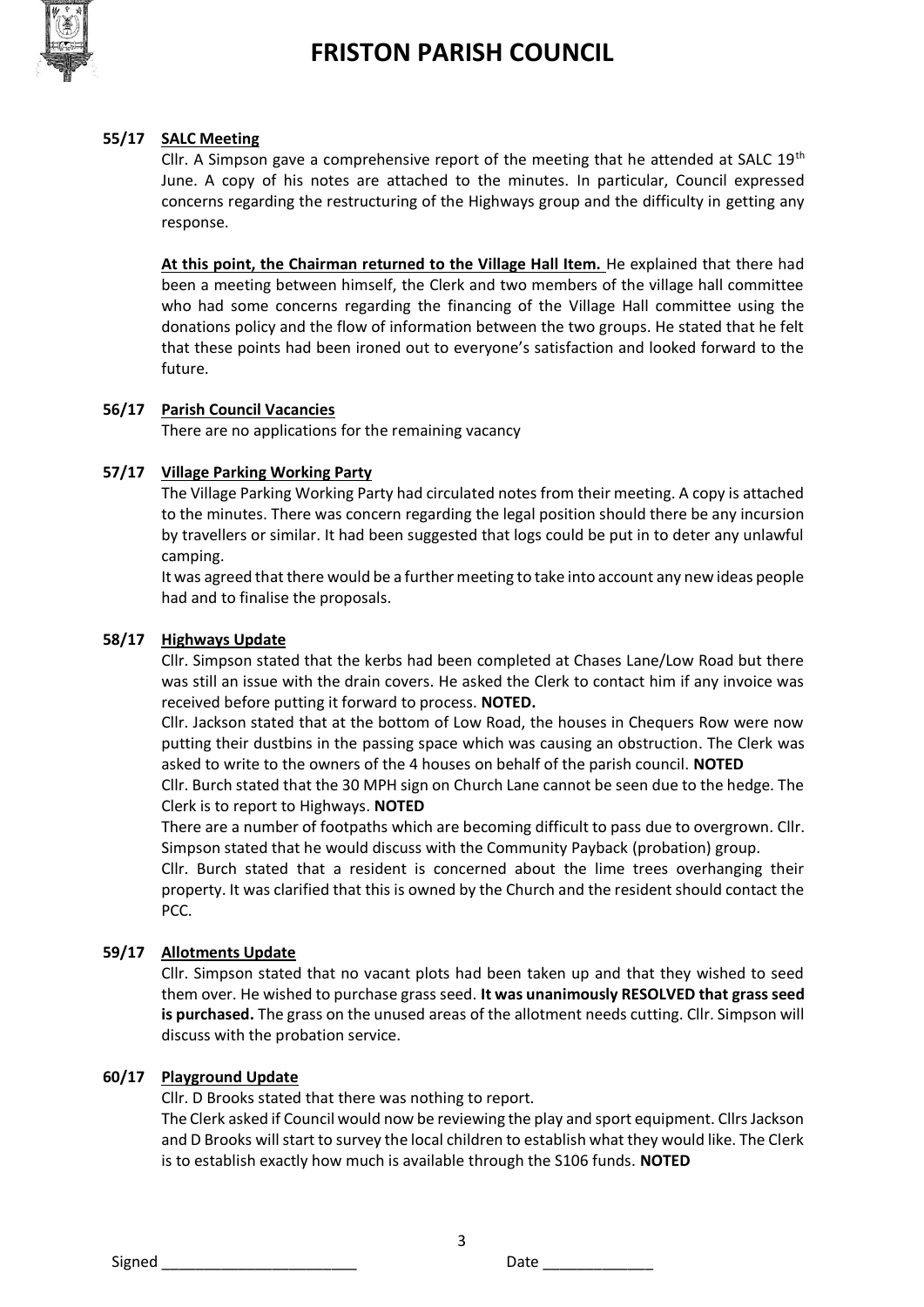

# **61/17 AOB**

- **a)** Cllr. C Brooks asked if the dates of the next meeting could be published in the parish magazine. **NOTED.**
- **b)** Cllr. Jackson asked if the dates for meetings could be reviewed. It was agreed that due to clashes with the SALC meetings and so as to fall in line with other councils regarding meetings in august that the dates would be changed. The next meeting will now be Monday September  $4^{\text{th}}$  followed by the meeting on Monday 30<sup>th</sup> October. The scheduled meeting on August  $14^{\text{th}}$ is cancelled.
- **c)** Cllr. Burch asked about the Defibrillator. The Clerk clarified that she had still not had any response regarding the telephone box. There had been some discussion regarding the siting of a defibrillator at the village hall.

### **The meeting closed at 8.45 pm.**

#### **The next meeting will be 7.00 pm Monday 4th September 2017 in Friston Village Hall.**

#### **Karen Forster**

**Clerk to Friston Parish Council,** Orchard House, Chediston Road, Wissett, Halesworth, IP19 0NF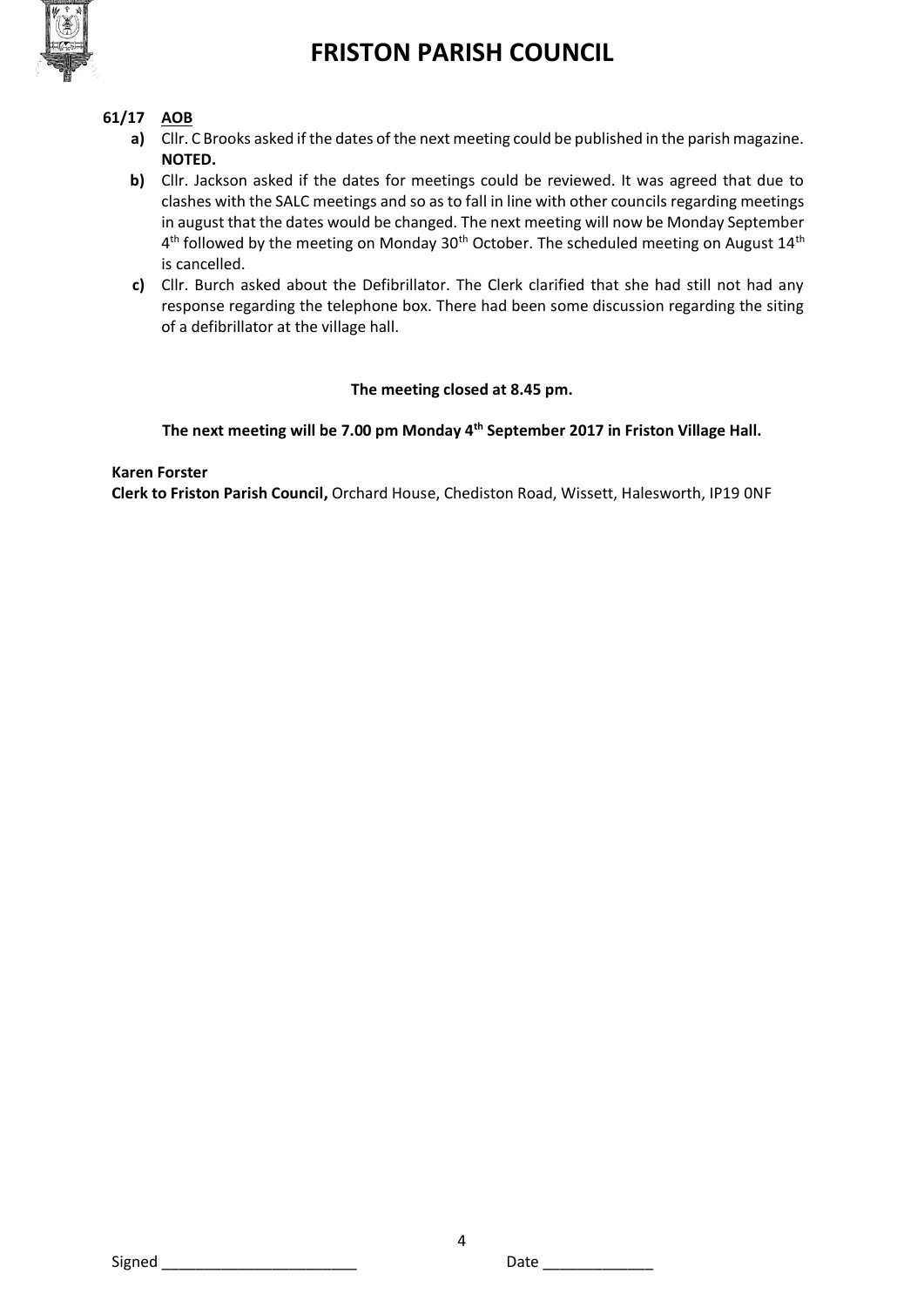

# **Email from Guy Heald regarding the plot next to the Rectory.**

Dear Karen,

I would like the PCC to be aware I would like to apply for planning permission for housing on this site.I expect it is just one house.

The proceeds will be donated to the Aldeburgh and Ore Estuary Trust ,the charity established to raise funds for river defences to protect the Aldeburgh and Ore Estuary now and for future generations.

Please could you raise this issue at your next meeting if there is time.

Thank you,

Guy Heald

Signed \_\_\_\_\_\_\_\_\_\_\_\_\_\_\_\_\_\_\_\_\_\_\_ Date \_\_\_\_\_\_\_\_\_\_\_\_\_

5